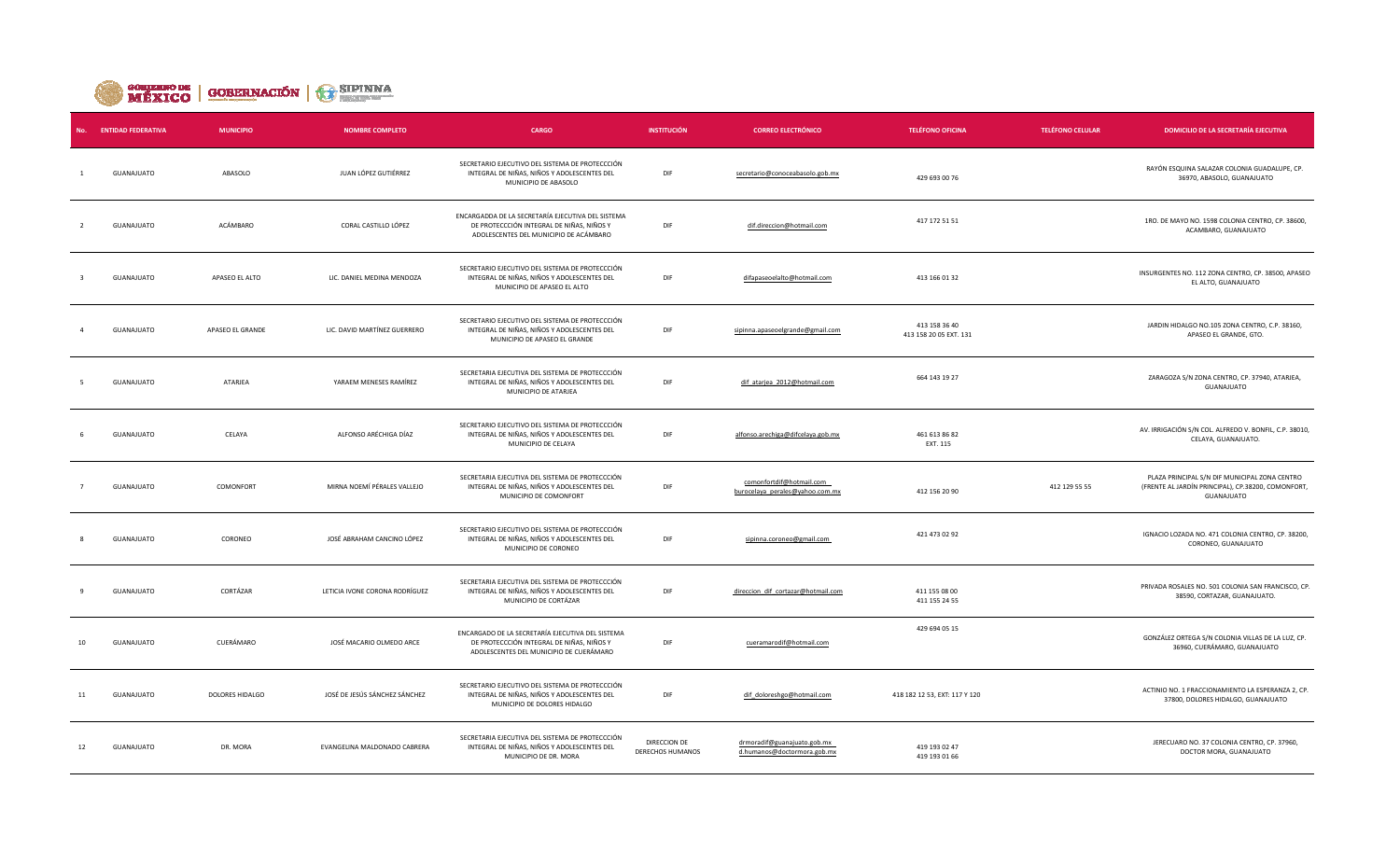| 13 | GUANAJUATO        | GUANAJUATO          | HÉCTOR ENRIQUE CORONA LEÓN              | SECRETARIO EJECUTIVO DEL SISTEMA DE PROTECCCIÓN<br>INTEGRAL DE NIÑAS, NIÑOS Y ADOLESCENTES DEL<br>MUNICIPIO DE GUANAJUATO                   | DIF | semunicipioguanajuato@gmail.com                                        | 473 102 24 00 EXT. 2207                 |               | PLAZA DE LA PAZ NO. 12 COLONIA CENTRO, C.P. 36000,<br>GUANAJUATO, GUANAJUATO                        |
|----|-------------------|---------------------|-----------------------------------------|---------------------------------------------------------------------------------------------------------------------------------------------|-----|------------------------------------------------------------------------|-----------------------------------------|---------------|-----------------------------------------------------------------------------------------------------|
| 14 | GUANAJUATO        | HUANIMARO           | MARÍA LUISA GALLEGO ROBLEDO             | ENCARGADA DE LA SECRETARÍA EJECUTIVA DEL SISTEMA DE<br>PROTECCCIÓN INTEGRAL DE NIÑAS, NIÑOS Y<br>ADOLESCENTES DEL MUNICIPIO DE HUANIMARO    | DIF | dif_huanimaro@hotmail.com                                              | 429 691 04 42                           |               | OJO DE AGUA S/N COLONIA MELCHOR OCAMPO, CP.<br>36990, HUANÍMARO, GUANAJUATO                         |
| 15 | GUANAJUATO        | <b>IRAPUATO</b>     | DR. RAFAEL URO ANTILLÓN                 | SECRETARIO EJECUTIVO DEL SISTEMA DE PROTECCCIÓN<br>INTEGRAL DE NIÑAS, NIÑOS Y ADOLESCENTES DEL<br>MUNICIPIO DE IRAPUATO                     | DIF | irapuatodif@gmail.com                                                  | 462 626 11 24 EXT. 103 Y 105            |               | BLVD. VASCO DE QUIROGA S/N COLONIA MORELOSS, C.P<br>36500,<br>IRAPUATO, GUANAJUATO                  |
|    | GUANAJUATO        | JARAL DEL PROGRESO  | LCDO. CRUZ MANUEL VAGAS CONTRERAS       | SECRETARIO EJECUTIVO DEL SISTEMA DE PROTECCCIÓN<br>INTEGRAL DE NIÑAS, NIÑOS Y ADOLESCENTES DEL<br>MUNICIPIO DE JARAL DEL PROGRESO           | DIF | difjaraldg@hotmail.com                                                 | 411 661 08 96                           | 411 140 82 51 | 18 DE MARZO S/N COL. LÁZARO CÁRDENAS, C.P. 36500,<br>JARAL DEL PROGRESO GUANAJUATO                  |
| 17 | GUANAJUATO        | JERÉCUARO           | LUIS DANIEL MARTÍNEZ GARZA              | ENCARGADO DE LA SECRETARÍA EJECUTIVA DEL SISTEMA<br>DE PROTECCCIÓN INTEGRAL DE NIÑAS, NIÑOS Y<br>ADOLESCENTES DEL MUNICIPIO DE JERÉCUARO    | DIF | difmunicipaljerecuaro@gmail.com                                        | 421 476 09 42                           |               | FRAY ANGEL JUÁREZ NO. 1 ZONA CENTRO CP. 38540,<br>JERÉCUARO, GUANAJUATO                             |
| 18 | GUANAJUATO        | LEÓN                | ALMA CRISTINA RODRÍGUEZ VALLEJO         | SECRETARIA EJECUTIVA DEL SISTEMA DE PROTECCCIÓN<br>INTEGRAL DE NIÑAS, NIÑOS Y ADOLESCENTES DEL<br>MUNICIPIO DE LEÓN                         | DIF | direcciongeneral.difleon@gmail.com                                     | 477 215 63 00 EXT. 221                  |               | PLAZA DE LA REVOLUCIÓN NO. 107 COLONIA SAN JUAN<br>DE DIOS ZONA CENTRO, CP. 37370, LEÓN, GUANAJUATO |
| 19 | GUANAJUATO        | MANUEL DOBLADO      | DAVID JIMÉNEZ CHÁVEZ                    | SECRETARIO EJECUTIVO DEL SISTEMA DE PROTECCCIÓN<br>INTEGRAL DE NIÑAS, NIÑOS Y ADOLESCENTES DEL<br>MUNICIPIO DE MANUEL DOBLADO               | DIF | PresiDif1821@hotmail.com                                               | 432 744 03 77                           |               | JUÁREZ NO.68 A ZONA CENTRO,<br>CP.36476, MANUEL DOBLADO GUANAJUATO.                                 |
| 20 | GUANAJUATO        | MOROLEON            | SOFIA BERENICE SANJUAN CALDERÓN         | SECRETARIA EJECUTIVA DEL SISTEMA DE PROTECCCIÓN<br>INTEGRAL DE NIÑAS, NIÑOS Y ADOLESCENTES DEL<br>MUNICIPIO DE MOROLEON                     | DIF | sofiasanjuan@outlook.com<br>sipinnamoroleon@gmail.com                  | 445 457 14 51 EXT. 103<br>445 458 31 84 | 445 103 39 43 | CALLE PÍPILA Nº 763 COLONIA CENTRO CP. 38800<br>MOROLEÓN, GUANAJUATO                                |
| 21 | GUANAJUATO        | <b>OCAMPO</b>       | MA. ALEJANDRA PEDROZA PUENTE            | ENCARGADA DE LA SECRETARÍA EJECUTIVA DEL SISTEMA DE<br>PROTECCCIÓN INTEGRAL DE NIÑAS, NIÑOS Y<br>ADOLESCENTES DEL MUNICIPIO DE OCAMPO       | DIF | difocampogto@gmail.com                                                 | 428 683 01 46                           |               | SEGUNDA PRIVADA INSURGENTES NÚMERO 208 C, ZONA<br>CENTRO, C.P. 36730, OCAMPO, GUANAJUATO            |
| 22 | GUANAJUATO        | PÉNJAMO             | MA. DE LOS ÁNGELES PÉREZ MÉNDEZ         | ENCARGADA DE LA SECRETARÍA EJECUTIVA DEL SISTEMA DE<br>PROTECCCIÓN INTEGRAL DE NIÑAS, NIÑOS Y<br>ADOLESCENTES DEL MUNICIPIO DE PÉNJAMO      | DIF | difpenjamo2015@hotmail.com                                             | 469 692 39 71                           |               | AV. CONSTITUYENTES S/N, COLONIA EL HUARATO, C. P.<br>36900, PÉNJAMO, GUANAJUATO                     |
| 23 | GUANAJUATO        | PUEBLO NUEVO        | ARQ. MA. DEL PILAR SOLORZANO VILLANUEVA | ENCARGADO DE LA SECRETARÍA EJECUTIVA DEL SISTEMA<br>DE PROTECCCIÓN INTEGRAL DE NIÑAS, NIÑOS Y<br>ADOLESCENTES DEL MUNICIPIO DE PUEBLO NUEVO | DIF | dif_pueblonuevo@hotmail.com                                            | 429 695 06 74                           |               | FRANCISCO I. MADERO NO. 412, ZONA CENTRO, CÓDIGO<br>POSTAL 36890, PUEBLO NUEVO, GUANAJUATO          |
| 24 | GUANAJUATO        | PURÍSIMA DEL RINCÓN | LCDA. CARLA MICAELA ALONZO GÓMEZ        | SECRETARIA EJECUTIVA DEL SISTEMA DE PROTECCCIÓN<br>INTEGRAL DE NIÑAS, NIÑOS Y ADOLESCENTES DEL<br>MUNICIPIO DE PURÍSIMA DEL RINCÓN          | DIF | difpurisima.direccion@hotmail.com<br>lic.der_1@outlook.com             | 476 743 53 17                           | 476 543 44 59 | AV. DE LA JUVENTUD S/N COLONIA GUANAJUATITO CP.<br>36400 PURÍSIMA DEL RINCÓN, GUANAJUATO            |
| 25 | <b>GUANAJUATO</b> | <b>ROMITA</b>       | LIC. OMAR ORIELE FALCÓN FRAUSTO         | ENCARGADO DE LA SECRETARÍA EJECUTIVA DEL SISTEMA<br>DE PROTECCCIÓN INTEGRAL DE NIÑAS, NIÑOS Y<br>ADOLESCENTES DEL MUNICIPIO DE ROMITA       | DIF | secretariaparticular@romita.gob.mx<br>direccion_juridico@romita.gob.mx | 432 745 20 20 EXT. 116                  | 432 100 23 72 | MORELOS, ESQUINA CANDIDO NAVARRO S/N ZONA<br>CENTROC.P. 36200 ROMITA, GUANAJUATO                    |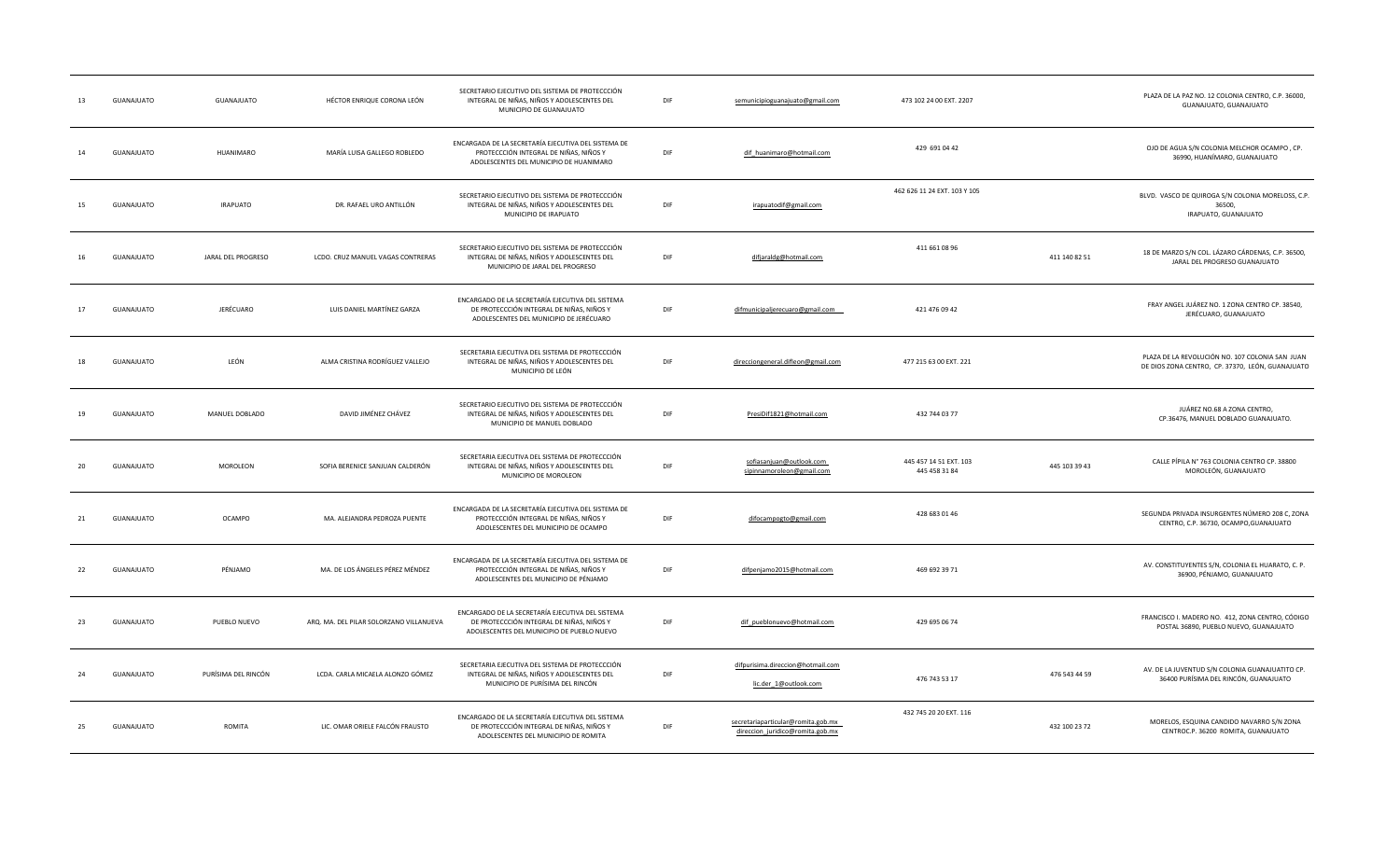|     | GUANAJUATO | SALAMANCA                     | LIC. RODRIGO ESCOBAR RODRÍGUEZ           | ENCARGADO DE LA SECRETARÍAO EJECUTIVO DEL SISTEMA<br>DE PROTECCCIÓN INTEGRAL DE NIÑAS, NIÑOS Y<br>ADOLESCENTES DEL MUNICIPIO DE SALAMANCA               | DIF          | difsalamanca@hotmail.com                                 | 464 64 83190EXT: 113<br>DIRECTO: 464 649 91 71 | IRAPUATO Y ROSARIO CASTELLANOS S/N, COLONIA<br>GUANAJUATO, C.P. 36780, SALAMANCA, GUANAJUATO             |
|-----|------------|-------------------------------|------------------------------------------|---------------------------------------------------------------------------------------------------------------------------------------------------------|--------------|----------------------------------------------------------|------------------------------------------------|----------------------------------------------------------------------------------------------------------|
| 27  | GUANAJUATO | SALVATIERRA                   | ALFREDO AMADOR ROMERO                    | SECRETARIO EJECUTIVO DEL SISTEMA DE PROTECCCIÓN<br>INTEGRAL DE NIÑAS, NIÑOS Y ADOLESCENTES DEL<br>MUNICIPIO DE SALVATIERRA                              | DIF          | difsalvatierra@prodigy.net.mx                            | 466 663 15 55<br>466 663 99 36                 | ZARAGOZA NO. 903 ZONA CENTRO, C.P.38900,<br>SALVATIERRA, GUANAJUATO                                      |
|     | GUANAJUATO | SAN DIEGO DE LA UNIÓN         | ANAÍS LORENA ROMERO HERNÁNDEZ            | ENCARGADA DE LA SECRETARÍA EJECUTIVA DEL SISTEMA DE<br>PROTECCCIÓN INTEGRAL DE NIÑAS, NIÑOS Y<br>ADOLESCENTES DEL MUNICIPIO DE SAN DIEGO DE LA UNIÓN    | DIF          | difsandiego1821@gmail.com                                | 418 684 01 61<br>418 684 08 85                 | GUERRERO ESQUINA/ACEQUIA S/N ZONA CENTRO, CP.<br>37850, SAN DIEGO DE LA UNIÓN, GUANAJUATO,<br>GUANAJUATO |
| 29  | GUANAJUATO | <b>SAN FELIPE</b>             | LIC. ROGELIO ARRIAGA GAMA                | ENCARGADO DE LA SECRETARÍA EJECUTIVA DEL SISTEMA<br>DE PROTECCCIÓN INTEGRAL DE NIÑAS, NIÑOS Y<br>ADOLESCENTES DEL MUNICIPIO DE SAN FELIPE               | DIF          | dif_sanfelipe@hotmail.com                                | 428 685 03 17                                  | 16 DE SEPTIEMBRE NO. 210, COLONIA CENTRO, C.P.<br>37600, SAN FELIPE, GUANAJUATO                          |
| 30  | GUANAJUATO | SAN FRANCISCO DEL RINCÓN      | ADRIANA REBECA GONZÁLEZ GONZÁLEZ         | SECRETARIA EJECUTIVA DEL SISTEMA DE PROTECCCIÓN<br>INTEGRAL DE NIÑAS, NIÑOS Y ADOLESCENTES DEL<br>MUNICIPIO DE SAN FRANCISCO DEL RINCÓN                 | DIF          | rebeca.gonzalez@difsanfranciscodelrincon.gob.mx          | 477 327 06 26                                  | LERDO DE TEJADA NO. 600 COLONIA EL LLANO, CP. 36390,<br>SAN FRANCISCO DEL RINCÓN, GUANAJUATO             |
| -31 | GUANAJUATO | SAN JOSÉ ITURBIDE             | CRUZ MARIANA HERNÁNDEZ ACOSTA            | SECRETARIA EJECUTIVA DEL SISTEMA DE PROTECCCIÓN<br>INTEGRAL DE NIÑAS, NIÑOS Y ADOLESCENTES DEL<br>MUNICIPIO DE SAN JOSÉ ITURBIDE                        | DIF          | difasis19@gmail.com                                      | 419 198 97 70                                  | AGUSTIN DE ITURBIDE NO. 10 COLONIA CENTRO,<br>CP.37980, SAN JOSÉ ITURBIDE, GUANAJUATO                    |
| 32  | GUANAJUATO | SAN LUIS DE LA PAZ            | LIC. VALERIA GUADALUPE GUTIÉRREZ MORALES | SECRETARIA EJECUTIVA DEL SISTEMA DE PROTECCCIÓN<br>INTEGRAL DE NIÑAS, NIÑOS Y ADOLESCENTES DEL<br>MUNICIPIO DE SAN LUIS DE LA PAZ                       | DIF          | difsanluisdelapaz@gmail.com                              | 468 688 21 49<br>468 688 24 26                 | BRAVO #604 COL. SAN LUISITO, C.P. 37900, SAN LUIS DE<br>LA PAZ, GUANAJUATO                               |
| 33  | GUANAJUATO | SAN MIGUEL DE ALLENDE         | LIC. JUAN JOSÉ BAUTISTA GARZA            | ENCARGADO DE LA SECRETARÍO EJECUTIVO DEL SISTEMA<br>DE PROTECCCIÓN INTEGRAL DE NIÑAS, NIÑOS Y<br>ADOLESCENTES DEL MUNICIPIO DE SAN MIGUEL DE<br>ALLENDE | DIF          | sipinnasanmigueldeallende@gmail.com<br>jdifsma@gmail.com | 415 152 09 10 EXT: 122                         | SAN ANTONIO ABAD NO. 4 COLONIA CENTRO, CP. 37748,<br>SAN MIGUEL DE ALLENDE, GUANAJUATO.                  |
|     | GUANAJUATO | SANTA CATARINA                | J. LUIS CABRERA LÓPEZ                    | ENCARGADO DE LA SECRETARÍO EJECUTIVA DEL SISTEMA<br>DE PROTECCCIÓN INTEGRAL DE NIÑAS, NIÑOS Y<br>ADOLESCENTES DEL MUNICIPIO DE SANTA CATARINA           | DIF          | santacatacef@gmail.com                                   | 419 293 71 42                                  | PALMEROS S/N COMUNIDAD EL TABLÓN, CP.37950,<br>SANTA CATARIAN, GUANAJUATO                                |
|     | GUANAJUATO | SANTA CRUZ DE JUVENTINO ROSAS | RUTH ELÍAS VENEGAS                       | SECRETARIA EJECUTIVA DEL SISTEMA DE PROTECCCIÓN<br>INTEGRAL DE NIÑAS, NIÑOS Y ADOLESCENTES DEL<br>MUNICIPIO DE SANTA CRUZ DE JUVENTINO ROSAS            | DIF          | secretariaparticularjuventino@gmail.com                  | 412 157 73 68                                  | ADOLFO LÓPEZ MATEOS N°103<br>ZONA CENTRO, CP. 38240, SANTA CRUZ DE JUVENTINO<br>ROSAS, GUANAJUATO        |
|     | GUANAJUATO | SANTIAGO MARAVATIO            | LIC. RICARDO KELSEY MONTIEL JUAREZ       | SECRETARIO EJECUTIVO DEL SISTEMA DE PROTECCCIÓN<br>INTEGRAL DE NIÑAS, NIÑOS Y ADOLESCENTES DEL<br>MUNICIPIO DE SANTIAGO MARAVATIO                       | AYUNTAMIENTO | presidenciasantiagomaravatio@gmail.com                   | 466 451 00 03 EXT:102                          | 5 DE MAYO NO. 3 COLONIA CENTRO, CP. 38970, SANTIAGO<br>MARAVATIO, GUANAJUATO                             |
| 37  | GUANAJUATO | SILAO                         | LCDA. SELENE ANAHÍ RUÍZ ORTEGA           | SECRETARIA EJECUTIVA DEL SISTEMA DE PROTECCCIÓN<br>INTEGRAL DE NIÑAS, NIÑOS Y ADOLESCENTES DEL<br>MUNICIPIO DE SILAO                                    | DIF          | contacto@difsilao.org                                    | 472 723 38 84 EXT. 134                         | ALVARO OBREGÓN NORTE S/N COLONIA JARDINES DE LA<br>VICTORIA, CP. 36110, SILAO, GUANAJUATO                |
| -38 | GUANAJUATO | TARANDACUAO                   | ROCÍO RAMÍREZ GALVÁN                     | ENCARGADA DE LA SECRETARÍA EJECUTIVA DEL SISTEMA DE<br>PROTECCCIÓN INTEGRAL DE NIÑAS, NIÑOS Y<br>ADOLESCENTES DEL MUNICIPIO DE TARANDACUAO              | DIF          | smdif_tarandacuao2012@hotmail.com                        | 421 474 01 65                                  | 5 DE MAYO NO. 129 ZONA CENTRO, CP. 38790,<br>TARANDACUAO, GUANAJUATO                                     |